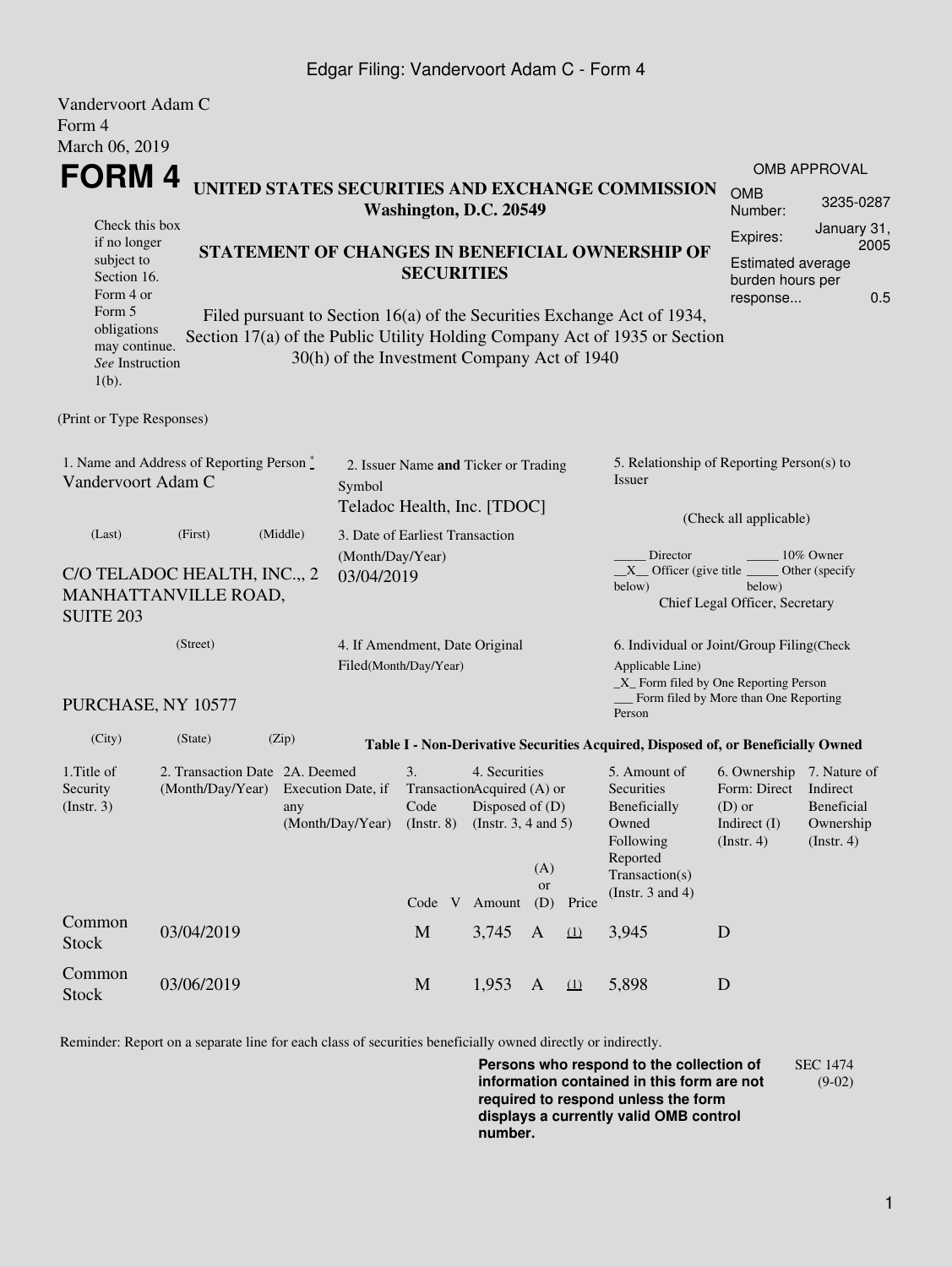### Edgar Filing: Vandervoort Adam C - Form 4

#### **Table II - Derivative Securities Acquired, Disposed of, or Beneficially Owned (***e.g.***, puts, calls, warrants, options, convertible securities)**

| 1. Title of<br>Derivative<br>Security<br>$($ Instr. 3 $)$ | $\overline{2}$ .<br>Conversion<br>or Exercise<br>Price of<br>Derivative<br>Security | 3. Transaction Date 3A. Deemed<br>(Month/Day/Year) | Execution Date, if<br>any<br>(Month/Day/Year) | 4.<br>Code<br>$($ Instr. 8 $)$ | 5. Number of<br>TransactionDerivative<br>Securities<br>Acquired $(A)$ or<br>Disposed of $(D)$<br>(Instr. $3, 4$ , and $5$ ) |       | 6. Date Exercisable and<br><b>Expiration Date</b><br>(Month/Day/Year) |                    | 7. Title and Amount of<br><b>Underlying Securities</b><br>(Instr. $3$ and $4$ ) |                                            |
|-----------------------------------------------------------|-------------------------------------------------------------------------------------|----------------------------------------------------|-----------------------------------------------|--------------------------------|-----------------------------------------------------------------------------------------------------------------------------|-------|-----------------------------------------------------------------------|--------------------|---------------------------------------------------------------------------------|--------------------------------------------|
|                                                           |                                                                                     |                                                    |                                               | Code V                         | (A)                                                                                                                         | (D)   | Date<br>Exercisable                                                   | Expiration<br>Date | Title                                                                           | Amount<br><b>or</b><br>Number<br>of Shares |
| Restricted<br><b>Stock</b><br>Units                       | $\Omega$                                                                            | 03/04/2019                                         |                                               | M                              |                                                                                                                             | 3,745 | (2)                                                                   | (2)                | Common<br><b>Stock</b>                                                          | 3,745                                      |
| Restricted<br><b>Stock</b><br>Units                       | $\Omega$                                                                            | 03/06/2019                                         |                                               | M                              |                                                                                                                             | 1,953 | $\frac{(3)}{2}$                                                       | $\frac{(3)}{2}$    | Common<br><b>Stock</b>                                                          | 1,953                                      |
| Restricted<br>Stock<br>Units                              | $\left(4\right)$                                                                    | 03/04/2019                                         |                                               | $\mathbf{A}$                   | 10,363                                                                                                                      |       | $\frac{(5)}{2}$                                                       | $\frac{(5)}{2}$    | Common<br><b>Stock</b>                                                          | 10,363                                     |

## **Reporting Owners**

| <b>Reporting Owner Name / Address</b>                                                                     |            | <b>Relationships</b> |  |                                |       |  |  |  |  |
|-----------------------------------------------------------------------------------------------------------|------------|----------------------|--|--------------------------------|-------|--|--|--|--|
|                                                                                                           |            |                      |  | Officer                        | Other |  |  |  |  |
| Vandervoort Adam C<br>C/O TELADOC HEALTH, INC.,<br>2 MANHATTANVILLE ROAD, SUITE 203<br>PURCHASE, NY 10577 |            |                      |  | Chief Legal Officer, Secretary |       |  |  |  |  |
| <b>Signatures</b>                                                                                         |            |                      |  |                                |       |  |  |  |  |
| /s/ Adam $C$ .<br>Vandervoort                                                                             | 03/06/2019 |                      |  |                                |       |  |  |  |  |
| ***Signature of Reporting                                                                                 | Date       |                      |  |                                |       |  |  |  |  |

### Person

# **Explanation of Responses:**

- **\*** If the form is filed by more than one reporting person, *see* Instruction 4(b)(v).
- **\*\*** Intentional misstatements or omissions of facts constitute Federal Criminal Violations. *See* 18 U.S.C. 1001 and 15 U.S.C. 78ff(a).
- **(1)** Restricted stock units convert to shares of TDOC common stock on a one-for-one basis.
- **(2)** On March 1, 2018, the reporting person was granted 11,236 restricted stock units, vesting in three equal annual installments beginning on the first anniversary of the grant date.
- **(3)** On May 25, 2017, the reporting person was granted 7,811 restricted stock units, vesting in four equal annual installments beginning on March 3, 2018.
- **(4)** Each restricted stock unit represents a contingent right to receive one share of TDOC common stock.
- **(5)** The restricted stock unit vests in three equal annual installments beginning March 4, 2020.